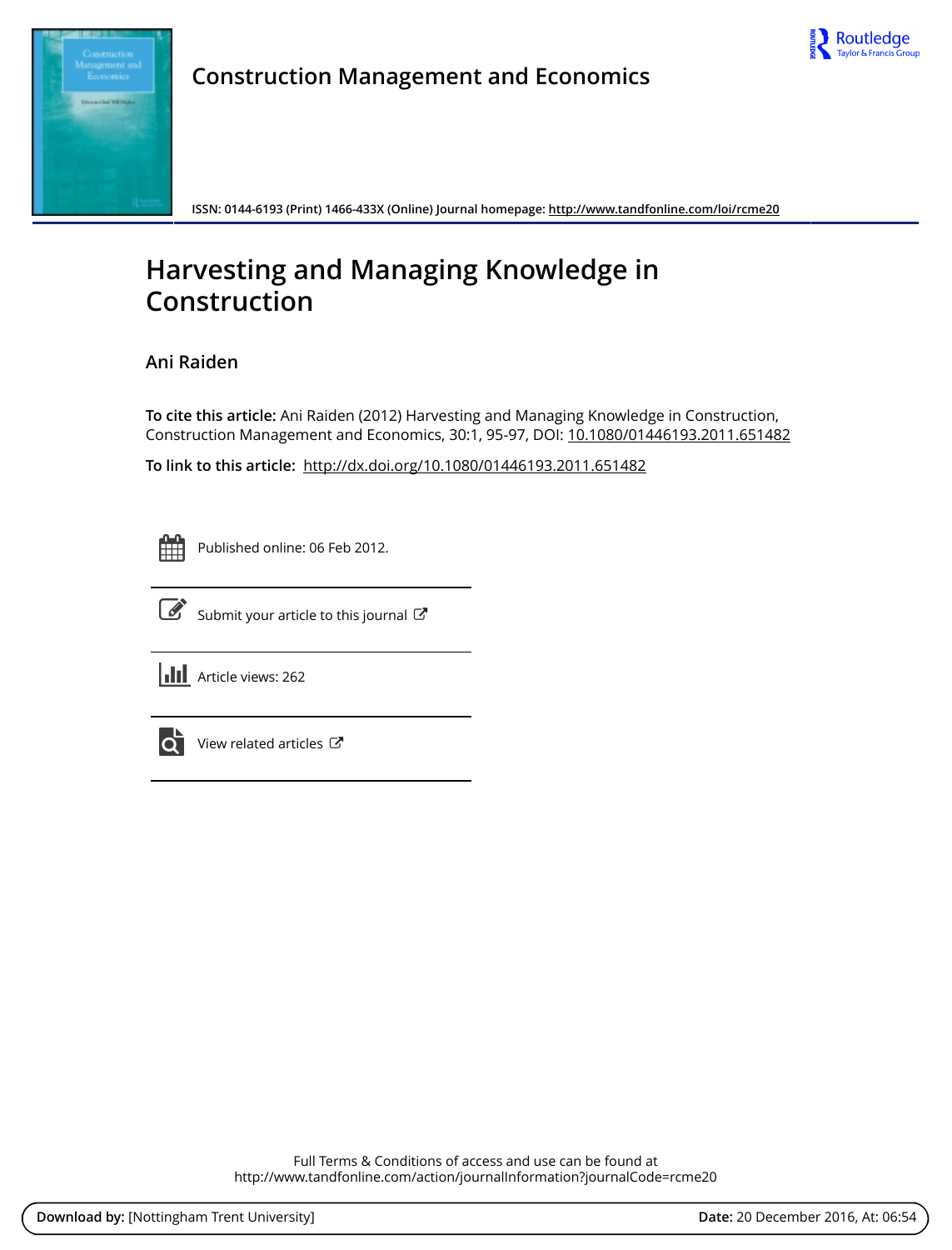section 'How to manage change' articulates a variety of prescriptive models as a precursor to the more appropriate examination of challenges and alternatives to the planned approach! That leads to the discussion of several emergent models of change and how managers may, advisedly, endeavour to accommodate and deal with change. It might have been helpful to give more attention to the research of Harris and Ogbonna (e.g. 2002) who determine issues in organizational change yielding important (often unanticipated) outcomes.

'Considering the development of strategic options' constitutes Chapter 10. It begins with consideration of Ansoff's matrix, progresses to brief consideration of Porter's model, use of resources, according to Hamel and Prahalad (1994), the value chain, SWOT, RBV, and core competences. Criteria for judging strategy are discussed and use of scenarios is noted. A more extensive section concerns 'the importance of context' in which various bases for formulation and judging strategy are examined.

Chapter 11 concerns 'Implementing the strategy issues, dilemmas and delivery of strategic outcomes'. The examination of differences between 'intended' and 'realized' strategy is useful and important. The latter sections address dealing with failure, causes of failure and recovery possibilities. However, the rather brief examination of turbulent markets belies the importance of such an environment for construction organizations.

Finally, Chapter 12 'Turning theory into practice some empirical examples of strategy in construction organizations' is an assembly of perspectives from a wide variety of practitioners, drawn from a very broad spectrum of organizations. As such, the content is highly variable as, it seems, the authors present what they see as important for the topic, rather than following issues from a prescriptive template. The chapter is a nice ending to the volume.

The strength of this volume is the discussions of construction—it is worth reading. What is refresh-

#### Harvesting and Managing Knowledge in Construction

Yacine Rezgui and John Miles, Spon Press, London, 2011, 232 pp., ISBN 978 0 415 54596 9, £29.00 (pb)

This book does what its title promises: it lays out theoretical foundations on managing knowledge in construction and presents business applications that may offer a solution to managing knowledge.

ing is the sub-themes of continuous change requiring perspective of emergence due to knowledge limitation and uncertainty—after all, managing must be forward-looking. That leads to a desire to remove the blame and claim 'culture', so often a feature of construction; and to educate personnel towards a different mindset—a becoming ontology—in which uncertainty and variability are regarded as natural and normal while certainty and

#### References

planned outcomes are not!

- Baumol, W.J. (1959) Business Behaviour, Value and Growth, Macmillan, New York.
- Chandler, A.D. (1962) Strategy and Structure: Chapters in the History of the American Industrial Enterprise, MIT Press, Cambridge, MA.
- Hamel, G. and Prahalad, C.K. (1994) Competing for the Future, Harvard Business School Press, Boston, MA.
- Harris, L.C. and Ogbonna, E. (2002) The unintended consequences of culture interventions: a study of unexpected outcomes. British Journal of Management, 13(1), 31–49.
- Kahneman, D. and Lovallo, D. (1993) Timid choices and bold forecasts: a cognitive perspective on risk taking. Management Science, 39(1), 17–31.
- Weick, K.E. (2005) Managing the unexpected: complexity as distributed sensemaking, in McDaniel, R.R. and Driebe, D.J. (eds) Uncertainty and Surprise in Complex Systems, Springer-Verlag, Berlin, pp. 51–65.
- Winter, M., Smith, C., Morris, P. and Cicmil, S. (2006) Directions for future research in project management: the main findings of a UK government-funded research network. International Journal of Project Management, 24 (8), 638–49.

ANITA LIU The University of Hong Kong ammliu@hku.hk 2012, Anita Liu

The book opens with a succinct and informative background and rationale for the text. The brief discussion on epistemology of knowledge (and data and information) and tacit and explicit knowledge usefully positions the book. The authors' view is to try and incorporate many different perspectives 'and leave the final interpretations to the reader' (p. 4). In light of this, it is somewhat surprising to see the authors adopt a positivist stance in the book (p. 8). This may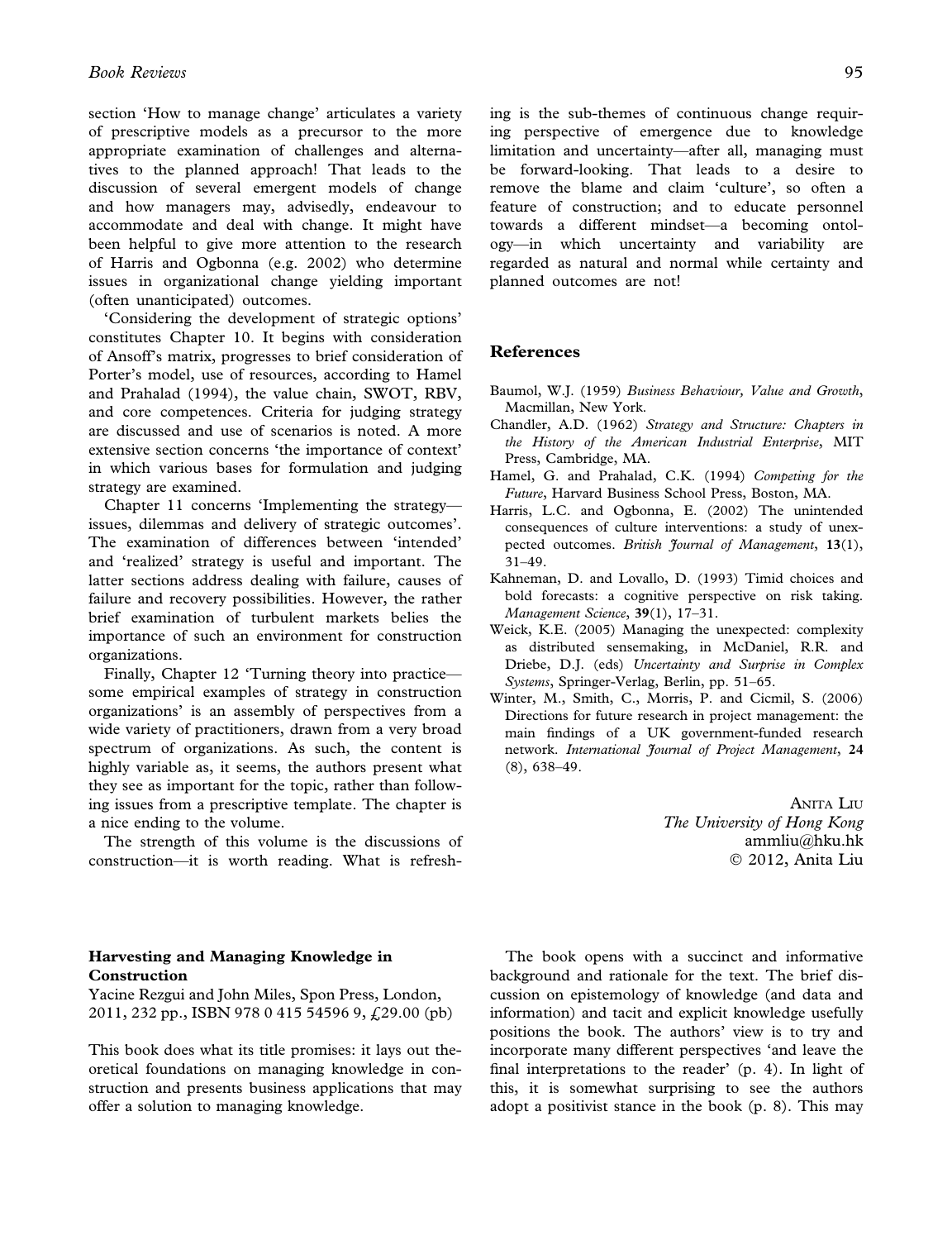only be surprising to me, as my own viewpoint leans toward interpretivist acknowledgement of the social nature of [all] organizational being, that including knowledge, information and data in construction. Indeed, I would have liked to see much more extensive and in-depth discussion on how the particular approach taken has influenced the development of the text. (However, I understand this may not be necessary in an introductory, generic text.)

While concepts such as social capital are explored in terms of their usefulness/contribution/place in knowledge management, an acknowledgement or discussion of the challenges in developing the required linkages (for example in relation to ability, motivation and opportunity, p. 16) would have added a welcome critical flavour to the text. Like this book, literature on human resource management also advocates the ability, motivation and opportunity (AMO) model (after Boxall and Purcell, 2003, p. 5) but arguably with more explicit consideration of the potential difficulties in achieving the desired performance outcomes (see for example Marchington and Wilkinson, 2008, pp. 124–5).

In relation to knowledge management, the book provides a comprehensive overview by its succinct coverage of many major developments in relevant theory, such as those introduced in Chapters 5 and 6 on knowledge management systems. It is clear the book focuses on use of information technology in terms of the suggested business applications. While there is no doubt about the benefits of some systems, for example in supporting technical decision-making, the discourse would benefit from closer consideration of the informal and social elements of harvesting and managing knowledge. In defining knowledge, the authors cite Alavi and Leidner (2001): 'it is personalised information (which may or may not be new, unique, useful or accurate) related to facts, procedures, concepts, interpretations, ideas, observations, and judgements' (p. 3). Much of this is inherently tacit. The evolutionary algorithms (discussed in Chapter 9) and genetic algorithms (discussed in Chapter 10) rely on explicit data.

As illustrated by examples from power generation, built environment design and fire service stations (pp. 102–3) explicit data may be complex to process considering the potential volume of possible outcomes (e.g.  $10^{55}$  or  $10^{18}$ ) but ultimately it is all about mathematics. Surely, increasingly challenging levels of complexity are introduced when data (or information) are not available in a neat, numerical format; indeed this is especially true when we are dealing with knowledge about people and their behaviour. This is when the above-mentioned informal and social elements of harvesting and managing knowledge become relevant. Algorithms are not able to assess human interaction nor do they exercise common sense or judgement. The book discusses this in relation to construction design (pp. 124–5) where the BGRID representation (a computerised system which employs a genetic algorithm to search for viable steel frame design options) is offered only as a supportive data/information management tool to aid the human decision-making process. But many other construction processes are equally, if not more, 'human'. Consider for example the role of a contracts/project manager. They are essentially the hub of all data and information related to his/her programme of works or a project. This will include drawings and financial information (data and information), but importantly these managers are also in a key position to utilize and develop the tacit knowledge that is owned by people involved with the project. Furthermore, they become the link for integration within and between units (be that individual members of staff or teams of workers) as well as the whole (learning across and between projects together with wider organizational learning). Their management style may differ between people and situations—their response is often a result of tacit knowledge and experience. (From an organizational point of view, managers also tend to differ in the ways in which they deal with particular situations.) A participative style may work in one set of circumstances, whereas a more directive top-down approach may be required with another group of people in a similar situation.

Altogether, these situations and this type of [tacit] knowledge, learning and behaviour are likely to be impossible to codify so as to become useful to another part of the organization or a project without the appropriate 'agent' (person) physically and perceptually being involved in the process. Thus, it is no surprise that knowledge workers have been recognized as valuable assets in organizations. They are not easily replaced by another professional/manager without loss of knowledge (data and information they have stored, organized and distributed can be easily retained).

Hence, taking an overtly critical view on the concept of knowledge management generally one may question whether we are perhaps more accurately dealing with data/information harvesting and management, rather than knowledge management. The former can be captured and shared via information technology; the latter however is an outcome of an individualized activity. Harvesting, storing, retrieving and distributing explicit data is not a problem; only sufficient storage facilities and information and communication technologies are required. The capabilities of modern computers are almost endless.

There is widespread support for the argument that knowledge management is not, nor should it be, a technology thing. Rezgui and Miles note in their text: